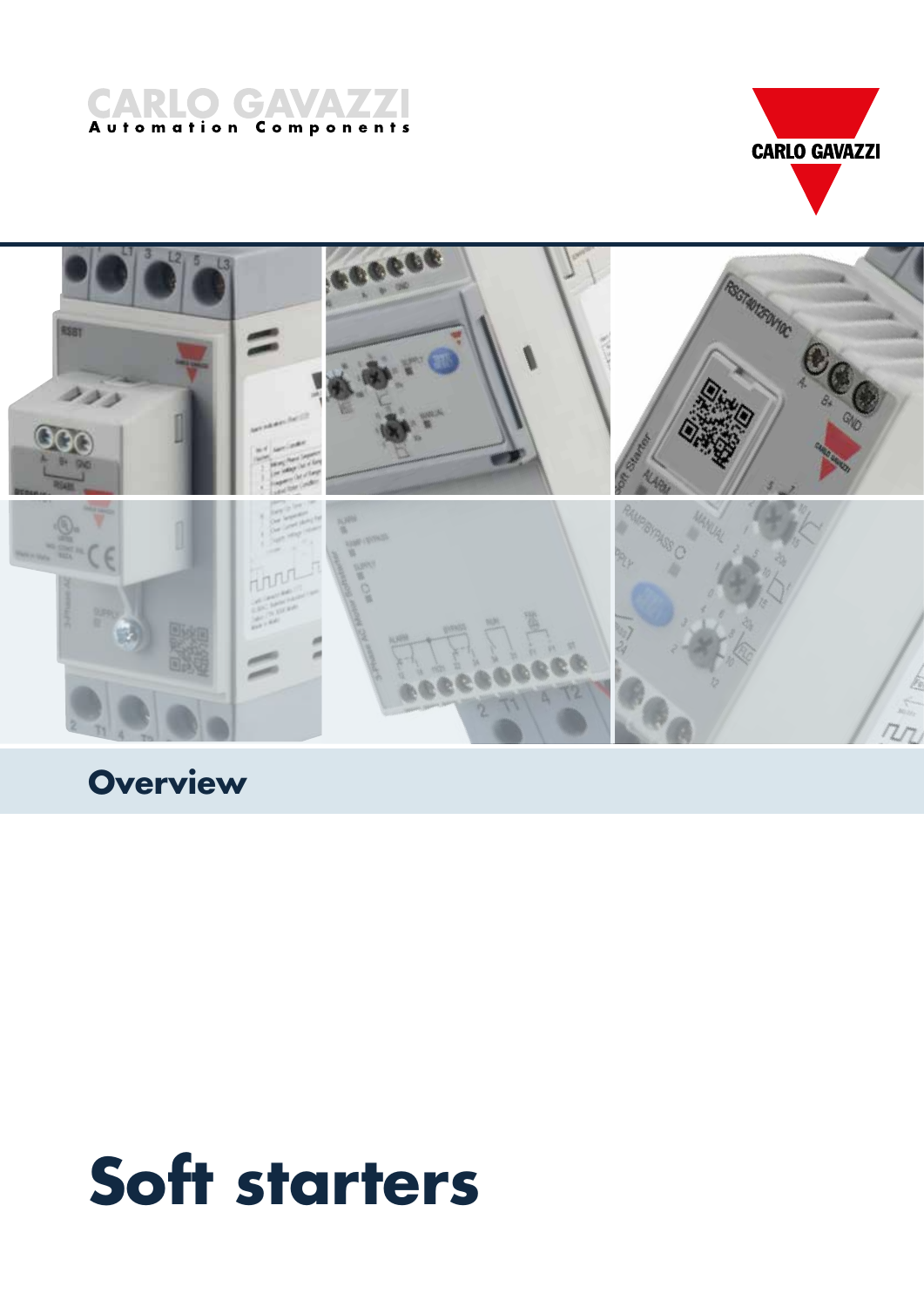# **Overview Soft starters**

#### **Self-learning, intelligent diagnostics and easy to use**







#### **New efficiency requirements for a.c induction motors (EU MEPS)**

EU regulation EC 640/2009 related to minimum efficiency requirements for low voltage motors is being phased out and replaced by the EU 2019/1781.

The new regulation extends the requirement for motors with rated output power from 0.75 kW to 1000 kW to reach the higher efficiency class IE 3.

As of July 2023, motors with rated power of >75 kW and <200 kW must even reach a the higher efficiency class of IE4.

#### **Challenges caused by high efficiency motors**

High efficiency motors are designed to reduce losses during motor operation by reducing rotor resistance. As a consequence there is a considerable increase in the locked rotor current.

Whereas starting an IE2 motor via direct on line (DOL) results in a starting current of about 6 times the motor rated current, with IE3 motors starting current can be as high as 10 times.

Such levels of starting current may cause increased machine stoppages due to tripping of protection circuits, oversizing of cables and fuses as well as disturbance on the voltage network.

#### **Minimising motor starting currents with soft starters**

Carlo Gavazzi Soft Starters are already compatible with IE3 motors and can provide a typical 50% reduction with respect to a direct on line (DOL) start. A lower starting current avoids nuisance trips of prototection devices and reduces all the mechanical shocks experienced during motor starts. All this results in less machine stoppages and a longer lifetime for your motors.

## **Unique benefits of Carlo Gavazzi Soft Starters**



#### **Self-learning**

Soft Starters integrate intelligent algorithms that adapt to the load requirements at every single start. As motors get old and/or the load requires

more torque during start, the soft starter automatically adjusts its internal parameters to keep your motors running.



#### **Current balancing**

In the case of the two-phase controlled soft starters (RSGD, RSBD) the current imbalance is minimised to avoid nuisance tripping of protection devices.



#### **Fewer user adjustments**

Thanks to the self-learning algorithm, our soft starters require minimal user adjustments.

This results in quicker commissioning and avoids field tampering.



#### **Real-time diagnostics**

Our soft starters continuously deliver data via Modbus. The data related to the motor energy consumption, running hours as well as the soft

starter status can be used to diagnose malfunctions as well as quicker troubleshooting.



#### **Energy saving**

The soft starters are internally bypassed thereby reducing heat dissipation within the electrical panel.

#### **More protection for your motors**



By integrating additional monitoring functions, the soft starters can detect abnormal operating conditions to protect your motors.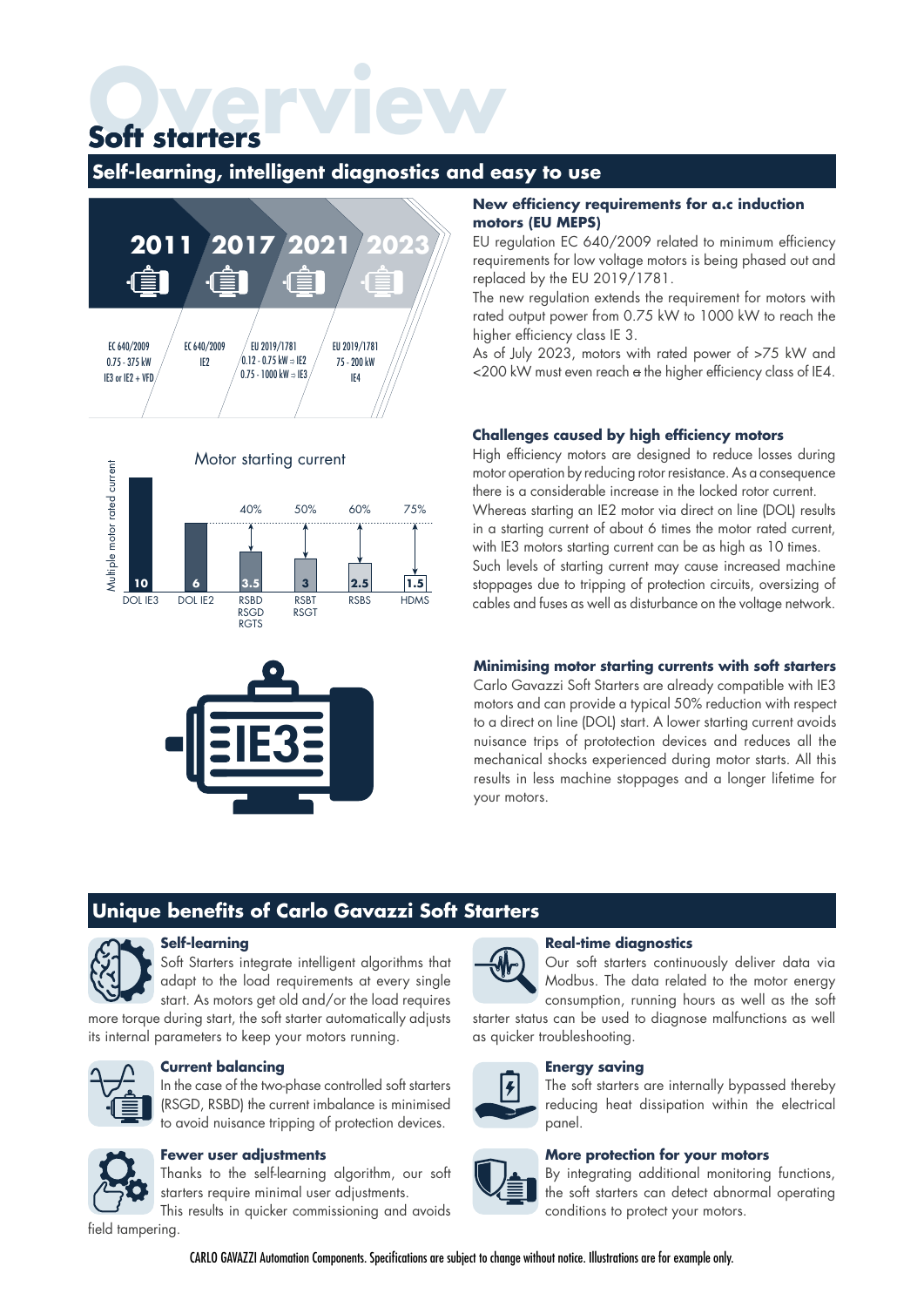

## **Specification tables**

|                              |                                       |               |                         | <b>Rated current</b> |                      |                      |                      |                      |                      |                      |                      |                      |                      |                      |                      |
|------------------------------|---------------------------------------|---------------|-------------------------|----------------------|----------------------|----------------------|----------------------|----------------------|----------------------|----------------------|----------------------|----------------------|----------------------|----------------------|----------------------|
| <b>Applications</b>          | <b>Supply</b>                         | <b>Series</b> | <b>Voltage Range 12</b> |                      | 16                   | 25                   | 32                   | 37                   | 45                   | 55                   | 70                   | 85                   | 90                   | 95                   | 100                  |
|                              | 1-phase                               | <b>RGTS</b>   | 110 - 230 VAC           | $\blacktriangledown$ | $\blacktriangledown$ | $\blacktriangledown$ |                      |                      |                      |                      |                      |                      |                      |                      |                      |
| <b>General AC</b><br>motors  | 3-phase                               | <b>RSGD</b>   | 220 - 600 VAC           | $\blacktriangledown$ | $\blacktriangledown$ | ▼                    | $\blacktriangledown$ |                      | $\blacktriangledown$ | $\blacktriangledown$ | $\blacktriangledown$ | $\blacktriangledown$ |                      |                      | $\blacktriangledown$ |
|                              | 3-phase                               | <b>RSGT</b>   | 220 - 600 VAC           | $\blacktriangledown$ | $\blacktriangledown$ | ▼                    | $\blacktriangledown$ |                      | $\blacktriangledown$ | ▼                    | $\blacktriangledown$ |                      | $\blacktriangledown$ |                      |                      |
| <b>Scroll</b><br>compressors | 1-phase                               | <b>HDMS</b>   | 110 - 230 VAC           | $\blacktriangledown$ |                      | $\blacktriangledown$ | $\blacktriangledown$ | $\blacktriangledown$ |                      |                      |                      |                      |                      |                      |                      |
|                              |                                       | <b>RSBS</b>   | <b>230 VAC</b>          |                      |                      |                      | $\blacktriangledown$ |                      |                      |                      |                      |                      |                      |                      |                      |
|                              | <b>RSBD</b><br>3-phase<br><b>RSBT</b> |               | 220 - 400 VAC           | $\blacktriangledown$ | $\blacktriangledown$ |                      | ▼                    | $\blacktriangledown$ | $\blacktriangledown$ |                      |                      |                      |                      |                      |                      |
|                              |                                       |               | 220 - 600 VAC           |                      |                      |                      |                      |                      |                      | $\blacktriangledown$ | $\blacktriangledown$ |                      |                      | $\blacktriangledown$ |                      |
|                              |                                       |               | 220 - 400 VAC           |                      | $\blacktriangledown$ | $\blacksquare$       | $\blacktriangledown$ |                      |                      |                      |                      |                      |                      |                      |                      |
|                              |                                       |               | 220 - 480 VAC           |                      |                      |                      |                      |                      |                      | ▼                    | ▼                    |                      |                      | $\blacktriangledown$ |                      |

| <b>Functions</b><br><b>RGTS</b><br><b>HDMS</b><br><b>RSBS</b><br><b>RSGD</b><br><b>RSGT</b><br><b>RSBD</b><br><b>RSBT</b><br>Self-learning<br>$\blacktriangledown$<br>$\blacktriangledown$<br>$\blacktriangledown$<br>$\blacktriangledown$<br>$\blacktriangledown$<br>Current limit<br>$\blacktriangledown$<br>$\blacktriangledown$<br>$\blacktriangledown$<br>$\blacktriangledown$<br>$\blacktriangledown$<br>$\blacktriangledown$<br><b>Control method</b><br>Current/voltage ramp<br>$\blacktriangledown$<br>$\blacktriangledown$<br>$\blacktriangledown$<br>Torque control<br>$\blacktriangledown$<br>$\blacktriangledown$<br>Controlled phases<br>1<br>$\overline{2}$<br>$\overline{\mathbf{3}}$<br>1<br>1<br>$\overline{2}$<br>$\overline{\mathbf{3}}$<br><b>Topology</b><br>Internal bypass<br>$\blacktriangledown$<br>$\blacktriangledown$<br>$\blacktriangledown$<br>$\blacktriangledown$<br>$\blacktriangledown$<br>Modbus<br>$\circ$<br>$\circ$<br>$\circ$<br>$\circ$<br>Communication<br><b>NFC</b><br>$\blacktriangledown$ |                      | 3-phase |                      |                      |                      | 1-phase              |                      |                  |                                                             |
|-----------------------------------------------------------------------------------------------------------------------------------------------------------------------------------------------------------------------------------------------------------------------------------------------------------------------------------------------------------------------------------------------------------------------------------------------------------------------------------------------------------------------------------------------------------------------------------------------------------------------------------------------------------------------------------------------------------------------------------------------------------------------------------------------------------------------------------------------------------------------------------------------------------------------------------------------------------------------------------------------------------------------------------------|----------------------|---------|----------------------|----------------------|----------------------|----------------------|----------------------|------------------|-------------------------------------------------------------|
|                                                                                                                                                                                                                                                                                                                                                                                                                                                                                                                                                                                                                                                                                                                                                                                                                                                                                                                                                                                                                                         |                      |         |                      |                      |                      |                      |                      |                  |                                                             |
|                                                                                                                                                                                                                                                                                                                                                                                                                                                                                                                                                                                                                                                                                                                                                                                                                                                                                                                                                                                                                                         |                      |         |                      |                      |                      |                      |                      |                  |                                                             |
|                                                                                                                                                                                                                                                                                                                                                                                                                                                                                                                                                                                                                                                                                                                                                                                                                                                                                                                                                                                                                                         |                      |         |                      |                      |                      |                      |                      |                  |                                                             |
|                                                                                                                                                                                                                                                                                                                                                                                                                                                                                                                                                                                                                                                                                                                                                                                                                                                                                                                                                                                                                                         |                      |         |                      |                      |                      |                      |                      |                  |                                                             |
|                                                                                                                                                                                                                                                                                                                                                                                                                                                                                                                                                                                                                                                                                                                                                                                                                                                                                                                                                                                                                                         |                      |         |                      |                      |                      |                      |                      |                  |                                                             |
|                                                                                                                                                                                                                                                                                                                                                                                                                                                                                                                                                                                                                                                                                                                                                                                                                                                                                                                                                                                                                                         |                      |         |                      |                      |                      |                      |                      |                  |                                                             |
|                                                                                                                                                                                                                                                                                                                                                                                                                                                                                                                                                                                                                                                                                                                                                                                                                                                                                                                                                                                                                                         | $\blacktriangledown$ |         |                      |                      |                      |                      |                      |                  |                                                             |
|                                                                                                                                                                                                                                                                                                                                                                                                                                                                                                                                                                                                                                                                                                                                                                                                                                                                                                                                                                                                                                         |                      |         |                      |                      |                      |                      |                      |                  |                                                             |
|                                                                                                                                                                                                                                                                                                                                                                                                                                                                                                                                                                                                                                                                                                                                                                                                                                                                                                                                                                                                                                         |                      |         |                      |                      |                      |                      |                      |                  |                                                             |
|                                                                                                                                                                                                                                                                                                                                                                                                                                                                                                                                                                                                                                                                                                                                                                                                                                                                                                                                                                                                                                         | $\circ$              |         | $\blacktriangledown$ | $\blacktriangledown$ | $\blacktriangledown$ | $\blacktriangledown$ | $\blacktriangledown$ | Fault indication | <b>Digital</b><br>outputs<br><b>Monitoring</b><br>functions |
| Top of ramp<br>$\blacktriangledown$<br>$\circ$<br>$\blacktriangledown$<br>$\blacktriangledown$<br>$\blacktriangledown$                                                                                                                                                                                                                                                                                                                                                                                                                                                                                                                                                                                                                                                                                                                                                                                                                                                                                                                  |                      |         |                      |                      |                      |                      |                      |                  |                                                             |
| Run status indication<br>$\circ$<br>$\circ$                                                                                                                                                                                                                                                                                                                                                                                                                                                                                                                                                                                                                                                                                                                                                                                                                                                                                                                                                                                             |                      |         |                      |                      |                      |                      |                      |                  |                                                             |
| Wrong phase sequence<br>$\blacktriangledown$<br>$\blacktriangledown$<br>$\blacktriangledown$<br>$\blacktriangledown$                                                                                                                                                                                                                                                                                                                                                                                                                                                                                                                                                                                                                                                                                                                                                                                                                                                                                                                    |                      |         |                      |                      |                      |                      |                      |                  |                                                             |
| Over- and under-voltage<br>▼<br>$\blacktriangledown$<br>$\blacktriangledown$<br>$\blacktriangledown$<br>$\blacktriangledown$<br>$\blacktriangledown$                                                                                                                                                                                                                                                                                                                                                                                                                                                                                                                                                                                                                                                                                                                                                                                                                                                                                    |                      |         |                      |                      |                      |                      |                      |                  |                                                             |
| Phase loss (motor side)<br>$\blacktriangledown$<br>$\blacktriangledown$<br>$\blacktriangledown$<br>$\blacktriangledown$                                                                                                                                                                                                                                                                                                                                                                                                                                                                                                                                                                                                                                                                                                                                                                                                                                                                                                                 |                      |         |                      |                      |                      |                      |                      |                  |                                                             |
| Locked rotor<br>$\blacktriangledown$<br>$\blacktriangledown$<br>$\blacktriangledown$<br>$\blacktriangledown$<br>$\blacktriangledown$<br>$\blacktriangledown$                                                                                                                                                                                                                                                                                                                                                                                                                                                                                                                                                                                                                                                                                                                                                                                                                                                                            |                      |         |                      |                      |                      |                      |                      |                  |                                                             |
| Over-temperature<br>$\blacktriangledown$<br>$\blacktriangledown$<br>$\blacktriangledown$<br>$\blacktriangledown$<br>$\blacktriangledown$<br>$\blacktriangledown$                                                                                                                                                                                                                                                                                                                                                                                                                                                                                                                                                                                                                                                                                                                                                                                                                                                                        |                      |         |                      |                      |                      |                      |                      |                  |                                                             |
| Motor overload<br>$\blacktriangledown$<br>$\blacktriangledown$<br>$\blacktriangledown$<br>$\blacktriangledown$<br>$\blacktriangledown$                                                                                                                                                                                                                                                                                                                                                                                                                                                                                                                                                                                                                                                                                                                                                                                                                                                                                                  |                      |         |                      |                      |                      |                      |                      |                  |                                                             |
| Supply voltage imbalance<br>$\blacktriangledown$<br>$\blacktriangledown$<br>$\blacktriangledown$<br>$\blacktriangledown$                                                                                                                                                                                                                                                                                                                                                                                                                                                                                                                                                                                                                                                                                                                                                                                                                                                                                                                |                      |         |                      |                      |                      |                      |                      |                  |                                                             |
| Shorted power unit<br>$\blacktriangledown$<br>$\blacktriangledown$<br>$\blacktriangledown$<br>$\blacktriangledown$                                                                                                                                                                                                                                                                                                                                                                                                                                                                                                                                                                                                                                                                                                                                                                                                                                                                                                                      |                      |         |                      |                      |                      |                      |                      |                  |                                                             |
| Thermistor (PTC) input<br>$\circ$<br>$\circ$                                                                                                                                                                                                                                                                                                                                                                                                                                                                                                                                                                                                                                                                                                                                                                                                                                                                                                                                                                                            |                      |         |                      |                      |                      |                      |                      |                  |                                                             |

▼ Available O Optional or available on specific models only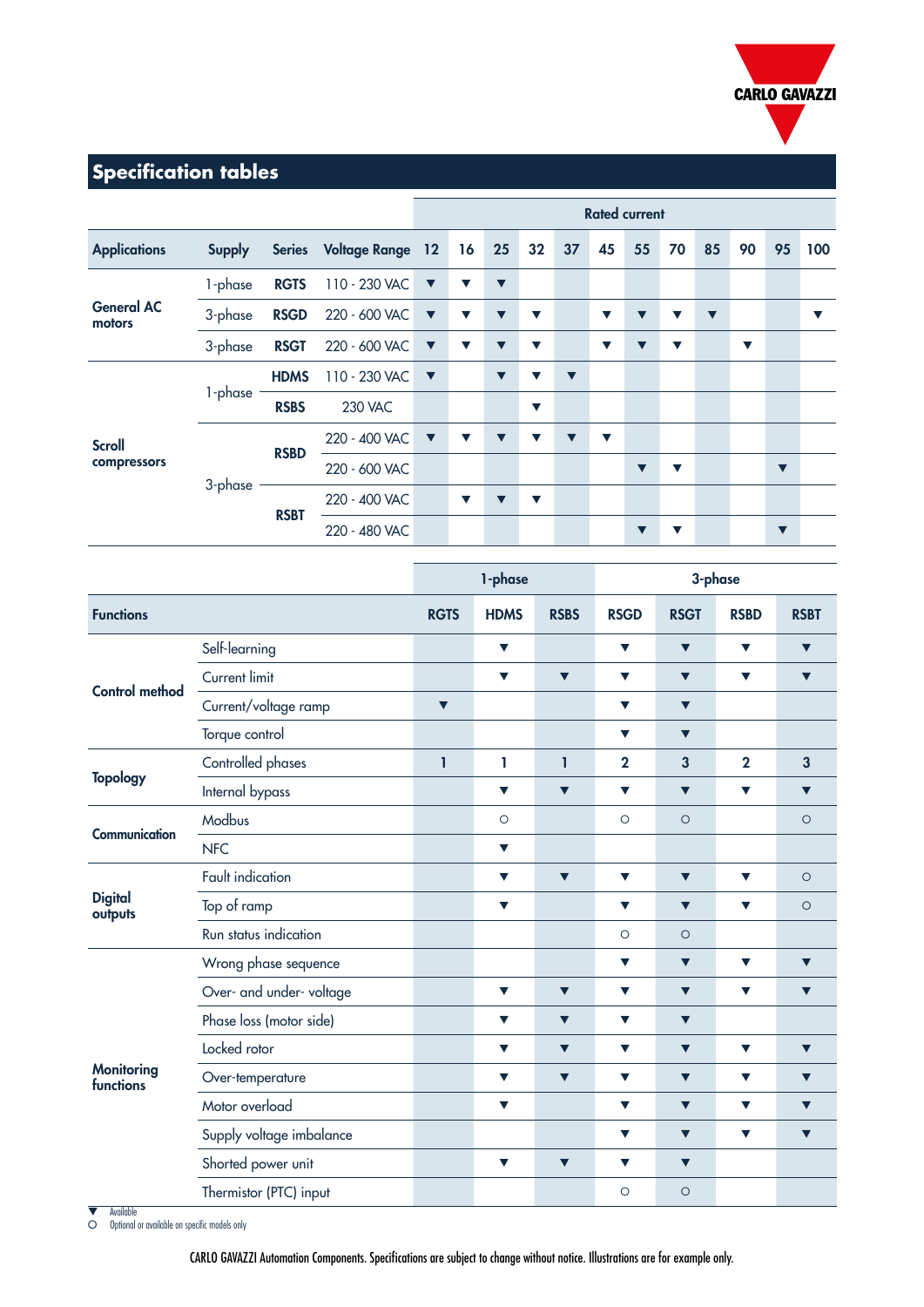#### **RSGT - High performance general purpose soft starters**

#### **Features**

- Operational voltage: 220 600 VAC
- Rated operational current: 12 to 90 AAC
- Three phase controlled
- Hybrid switching higher efficiency during operation
- Built-in diagnostic functions including electronic motor overload protection (Class 10)
- Relay outputs for fault indication and top of ramp
- Number of starts/hr: 12
- Dry run protection function
- Optional Modbus interface
- Easy to configure: only 3 adjustments required
- Compact dimensions



#### **Automatic detection of motors at full speed condition**

To further minimise torque shocks on the motor shafts and couplings the RSGT automatically

detects when the motor is running at full speed. This functionality ensures that the internal bypass relays are only switched on when the motor current drops to a safe level thereby avoiding any electrical and mechanical surges during such a transition. Disturbances on the electrical network are eliminated and motor lifetime is prolonged.



#### **Reduces water hammering in water pumps** RSGT's self-learning algorithm is active at every

pump start and also during pump stopping. At every start and stop, the soft starter monitors

variables such as voltage and current and automatically modifies its internal parameters to smoothen the ramp profile thereby eliminating pressure shocks.



#### **Protects your pumps under all conditions**

Functionality of RSGT goes beyond soft starting. Through a set of smart monitoring functions, RSGT continuously checks a set of critical

variables to signal any abnormal conditions. Some of these functions include wrong phase sequence, current imbalance and electronic motor overload protection.



**Minimises electrical and mechanical stresses** The RSGT controls the current on all the 3 phases. This control method ensures best in class current reduction and also eliminates current imbalance.

The maximum current during start is limited to 3.5 times the full load current (FLC) setting. With a ramp-up setting range up to 20 sec, both low and medium inertia fans can be smoothly started with the RSGT.





|                                           | RSGT 45 mm                                               | RSGT 75 mm                    | <b>RSGT 120 mm</b>            |  |
|-------------------------------------------|----------------------------------------------------------|-------------------------------|-------------------------------|--|
| Housing (H x W x D)                       | Up to 16 A: 130 x 45 x 105 mm<br>25 A: 150 x 45 x 105 mm | 180 x 75 x 221 mm             | 180 x 120 x 221 mm            |  |
| Starts per hour                           | 12                                                       | 12                            | 12                            |  |
| Controlled phases                         | 3                                                        | 3                             | 3                             |  |
| Internally bypassed                       | Yes                                                      | Yes                           | Yes                           |  |
| Relay outputs                             |                                                          | 3                             | 3                             |  |
| PTC input                                 | No                                                       | Yes                           | Yes                           |  |
| Integrated overload protection (Class 10) | Yes                                                      | Yes                           | Yes                           |  |
| Approvals                                 | CE - cULus Listed - EAC                                  | CE - cULus Listed - EAC       | CE - cULus Listed - EAC       |  |
| <b>SELECTION GUIDE</b>                    | RSGT XX YY ZZ V10 K                                      | RSGT XX YY ZZ VII J K         | RSGT XX YY ZZ VIII K          |  |
|                                           | 40 220 - 400 VAC - 50 / 60 Hz                            | 40 220 - 400 VAC - 50 / 60 Hz | 40 220 - 400 VAC - 50 / 60 Hz |  |
| <b>XX Operational voltage</b>             | 60 220 - 600 VAC - 50 / 60 Hz                            | 60 220 - 600 VAC - 50 / 60 Hz | 60 220 - 600 VAC - 50 / 60 Hz |  |
|                                           | 12 AAC                                                   | 32 AAC                        | <b>70 AAC</b>                 |  |
| <b>YY</b> Rated current                   | <b>16 AAC</b>                                            | 45 AAC                        | <b>90 AAC</b>                 |  |
|                                           | 25 AAC                                                   | <b>55 AAC</b>                 |                               |  |
|                                           | FO 24 VAC / DC                                           | FO 24 VAC / DC                | FO 24 VAC / DC                |  |
| ZZ Control voltage [RSGT40]               | EO 110 - 400 VAC                                         | E0 110 - 400 VAC              | E0 110 - 400 VAC              |  |
|                                           | FF 24 VAC/DC                                             | FF 24 VAC/DC                  | FF 24 VAC/DC                  |  |
| ZZ Control & supply voltage [RSGT60]      | GG 100 - 240 VAC                                         | GG 100 - 240 VAC              | GG 100 - 240 VAC              |  |
|                                           |                                                          | with fan                      |                               |  |
| J Fan                                     | without fan                                              | 0 without fan                 | with fan                      |  |
| <b>K</b> Modbus interface                 | without Modbus RTU<br>Nil                                | <b>C</b> Modbus RTU           | <b>C</b> Modbus RTU           |  |
|                                           | <b>C</b> Modbus RTU                                      |                               |                               |  |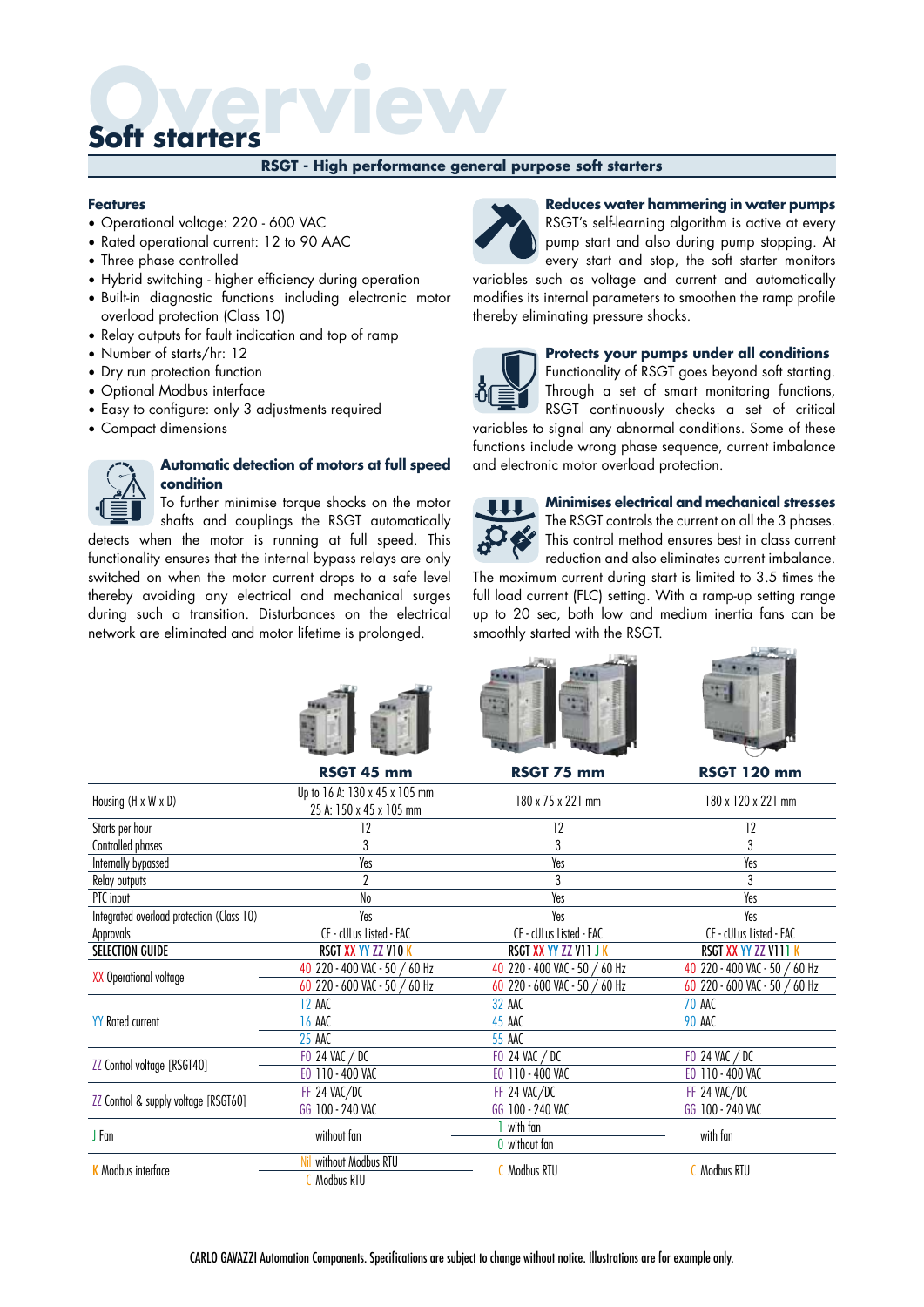#### **RSGD - General purpose soft starters**

#### **Features**

- Operational voltage: 220 600 VAC
- Rated operational current: 12 to 100 AAC
- Two-phase controlled
- Hybrid switching higher efficiency during operation
- Current balancing for improved load stability at start/stop
- Condition monitoring through Modbus RTU port
- Electronic motor overload protection (Class 10)
- Fully configurable via Modbus
- Torque control during soft stop
- Easy to configure: only 3 adjustments required
- Compact dimensions

#### **Adapts to load conditions to optimise motor starts**

The RSGD uses a proprietary self-learning algorithm that adjusts the internal start parameters according to the load requirements. Whether the load connected to the motor shaft is low torque or high inertia, the RSGD is able to adjust the parameters at every start resulting in smoother motor starts under any load condition.



#### **Improves load stability with current balancing**

The RSGD minimises motor audible noise during starts by balancing the currents on the

motor phases. As a result the motor starts much smoother and voltage disturbances are also minimised reducing the possibility of trips on the fuses and circuit breakers.



#### **Monitors motor performance in real time**

The integration of the serial communication allows the RSGD to exchange real-time data with the machine PLC. Data includes electrical variables as well as fault indication.

Such data can be very useful during commissioning, during troubleshooting and preventive maintenance activities.



**Stops pumps smoothly with torque control** The RSGD uses torque control as the default soft stop. Torque control monitors both voltage and current to ensure that the motor performs a

constant deceleration. This advanced approach eliminates pressure shocks and avoids water hammering.



|                                                 | <b>RSGD 45mm V.200</b>                                                           | <b>RSGD 45mm V.210</b>                                                 | <b>RSGD 75mm</b>                                                       |
|-------------------------------------------------|----------------------------------------------------------------------------------|------------------------------------------------------------------------|------------------------------------------------------------------------|
| Housing (H x W x D)                             | Up to 32 AAC: 106 x 45 x 125 mm<br>45 AAC: 130 x 45 x 125 mm                     | Up to 25 AAC: 106 x 45 x 125 mm<br>32 AAC to 45 AAC: 130 x 45 x 125 mm | 45 / 55 / 70 / 85 AAC: 170 x 75 x 180 mm<br>100 AÁC: 221 x 75 x 180 mm |
| Starts per hour (@ rated conditions)            | Up to 20                                                                         | Up to 20                                                               | 10                                                                     |
| Controlled phases                               |                                                                                  |                                                                        | $\overline{2}$                                                         |
| Internally bypassed                             | Yes                                                                              | Yes                                                                    | Yes                                                                    |
| Relay outputs                                   | 2                                                                                | $\overline{2}$                                                         | 3                                                                      |
| PTC input                                       | No                                                                               | No                                                                     | Yes                                                                    |
| Electronic motor overload protection (Class 10) | No                                                                               | Yes                                                                    | Yes                                                                    |
| Modbus RTU                                      | No                                                                               | No                                                                     | Yes                                                                    |
| Approvals                                       | CE - cULus listed - CCC - EAC                                                    | CE - cULus listed - CCC - EAC                                          | CE - cULus listed - CCC - EAC                                          |
| <b>SELECTION GUIDE</b>                          | RSGD XX YY ZZ V K 200                                                            | RSGD XX YY ZZ V K 210                                                  | RSGD XX YY ZZ V X 31 J C                                               |
| <b>XX</b> Operational voltage                   | 40 220 - 400 VAC 50 / 60 Hz                                                      | 40 220 - 400 VAC 50 / 60 Hz                                            | 220 - 400 VAC 50 / 60 Hz<br>40                                         |
|                                                 | 60 220 - 600 VAC 50 / 60 Hz                                                      | 60 220 - 600 VAC 50 / 60 Hz                                            | 220 - 600 VAC 50 / 60 Hz<br>60                                         |
|                                                 | <b>12 AAC</b>                                                                    | <b>12 AAC</b>                                                          | <b>55 AAC</b>                                                          |
|                                                 | <b>16 AAC</b>                                                                    | <b>16 AAC</b>                                                          | <b>70 AAC</b>                                                          |
| <b>YY</b> Rated current                         | <b>25 AAC</b>                                                                    | <b>25 AAC</b>                                                          | <b>85 AAC</b>                                                          |
|                                                 | <b>32 AAC</b>                                                                    | <b>32 AAC</b>                                                          | <b>100 AAC</b>                                                         |
|                                                 | 45 AAC                                                                           | 45 AAC                                                                 |                                                                        |
|                                                 | <b>FO 24 VAC/DC</b>                                                              | <b>FO</b> 24 VAC / DC                                                  | <b>FO</b> 24 VAC / DC                                                  |
| <b>ZZ</b> Control voltage [RSGD40]              | FO 110 - 400 VAC                                                                 | FO 110 - 400 VAC                                                       | FO 110 - 400 VAC                                                       |
|                                                 | FF 24 VAC/DC                                                                     | FF 24 VAC/DC                                                           | FF 24 VAC/DC                                                           |
| ZZ Control & supply voltage [RSGD60]            | GG 100 - 240 VAC                                                                 | GG 100 - 240 VAC                                                       | GG 100 - 240 VAC                                                       |
|                                                 | D No heatsink [12/16/25/32 AAC] models                                           | <b>D</b> No heatsink $[12 / 16$ AAC] models                            |                                                                        |
| <b>K</b> Heatsink                               | X External heatsink [45 AAC] models<br>X External heatsink [25/32/45 AAC] models |                                                                        | <b>X</b> External heatsink                                             |
| J Fan                                           | without fan                                                                      | without fan                                                            | with fan [100 AAC models only]                                         |
|                                                 |                                                                                  |                                                                        | 0 without fan                                                          |

CARLO GAVAZZI Automation Components. Specifications are subject to change without notice. Illustrations are for example only.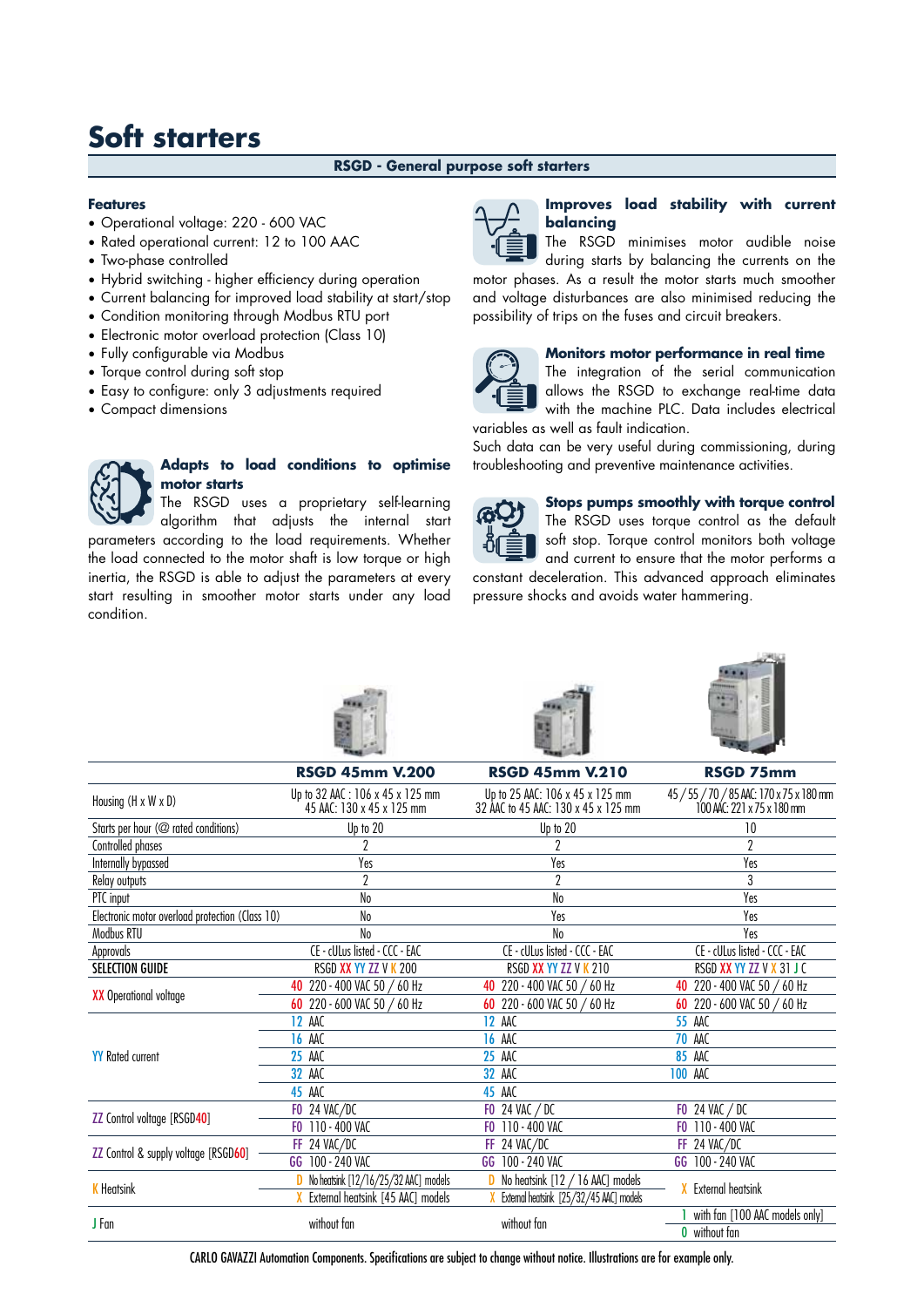#### **RGTS, RSBS, HDMS - 1 phase soft starters**

#### **Features**

- Operational voltage: Up to 230 VAC
- Rated operational current: 12 37 AAC
- RGTS: Fully solid state
- RSBS/HDMS: Hybrid switching higher efficiency during operation
- HDMS: Condition monitoring through Modbus RTU port
- HDMS: Faster troubleshooting with NFC technology
- Easy to configure
- Compact dimensions

**A complete line of single phase soft starters** Carlo Gavazzi provides a wide range of single phase soft starters suitable for different motor types.

The RGTS is suitable for permanent split capacitor (PSC) motors such as centrifugal pumps and ventilators. The

RSBS is suitable for capacitor start motors including CSIR and CSCR type motors typically used in refrigeration and heat pump applications. The HDMS is suitable for CSCR motors primarily scroll compressors and submersible pumps as well as PSC motors with a starting time up to 1 sec.

#### **Quick commissioning**

HDMS and RSBS do not require any user adjustments. The control algorithm automatically adjusts the

starting torque required by the compressor. This results in a tamper-free design and faster commissioning. The RGTS is a more basic soft starter and requires user adjustment for initial torque and ramp-up time. In the case of the RGTS, the ramp-up time can be extended to 5 sec.



#### **Continuously adjusts to load requirements**

Compressors starting conditions change with every start. Thanks to its advanced algorithm, the HDMS automatically adjusts its internal parameters at every start to adjust to the variable starting conditions.



#### **Identify deviations in the compressor performance**

Compressor malfunctions can be detected through monitoring of specific electrical variables. The HDMS has a native Modbus RTU serial port for real-time data exchange with the PLC. Data such as current consumption and power factor can highlight problems on the compressor in real-time.

|                                                 | <b>STARRING</b>             | <b>PERSONAL SERVICES</b>              | $-60.100$                   |  |  |
|-------------------------------------------------|-----------------------------|---------------------------------------|-----------------------------|--|--|
|                                                 | <b>RGTS</b>                 | <b>RSBS Gen 3</b>                     | <b>HDMS</b>                 |  |  |
| Housing (H x W x D)                             | 100.4 x 54 x 113 mm         | 81.4 x 135 x 70.6 mm                  | 85.6 x 153 x 86.7 mm        |  |  |
| Starts per hour (@ rated conditions)            | 10                          | 10                                    | 10                          |  |  |
| Controlled phases                               |                             |                                       |                             |  |  |
| Internally bypassed                             | No                          | Yes                                   | Yes                         |  |  |
| Relay outputs                                   | $\theta$                    |                                       | 2 (configurable)            |  |  |
| PTC input                                       | No                          | No                                    | Yes                         |  |  |
| Electronic motor overload protection (Class 10) | No                          | N <sub>o</sub>                        | Yes                         |  |  |
| Modbus RTU                                      | No                          | No                                    | Yes                         |  |  |
| Approvals                                       | CE - cULus listed           | CE - cULus listed - EAC               | CE - cULus listed           |  |  |
| <b>SELECTION GUIDE</b>                          | RGTS XX YY ZZ VOO           | RSBS XX YY ZZ V23 C KK HP             | HDMS XX YY ZZ V 2 KK        |  |  |
| <b>XX</b> Operational voltage                   | 24 100 - 240 VAC 50 / 60 Hz | 23 230 VAC 50 / 60 Hz                 | 23 110 - 230 VAC 50 / 60 Hz |  |  |
|                                                 | <b>12 AAC</b>               | <b>32 AAC</b>                         | <b>12 AAC</b>               |  |  |
| <b>YY</b> Rated current                         | <b>16 AAC</b>               |                                       | <b>25 AAC</b>               |  |  |
|                                                 | <b>25 AAC</b>               |                                       | <b>32 AAC</b>               |  |  |
|                                                 |                             |                                       | AAC<br>37                   |  |  |
| <b>ZZ</b> Control voltage                       |                             | A2 230 VAC                            | GO 110 - 230 VAC            |  |  |
| <b>ZZ Supply voltage</b>                        | OF 24 VAC/DC                | Internally supplied                   | Internally supplied         |  |  |
|                                                 | 0G 100 - 240 VAC            |                                       |                             |  |  |
|                                                 |                             | 00 External start capacitor           | Panel mount<br>20           |  |  |
| <b>KK</b> Versions                              |                             | 100 µF internal start capacitor<br>10 | DIN rail mount<br>21        |  |  |
|                                                 |                             | 17 170 µF internal start capacitor    | 20C Panel mount + Modbus    |  |  |
|                                                 |                             | 24 240 µF internal start capacitor    | 21C DIN rail mount + Modbus |  |  |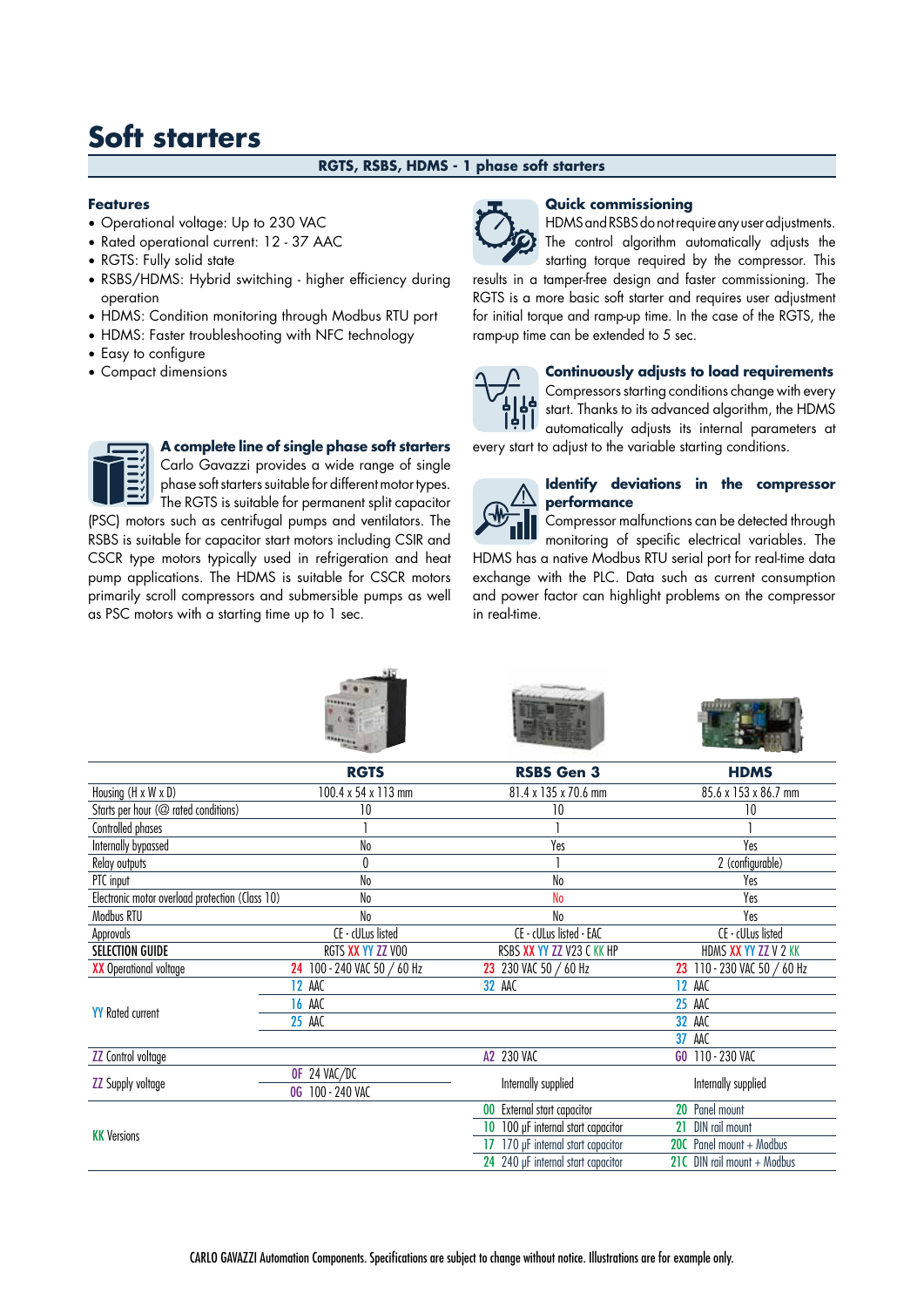

#### **RSBD, RSBT - 3 phase scroll compressor soft starters**

#### **Features**

- Operational voltage: Up to 600 VAC
- Rated operational current: 12 95 AAC
- Patented self-learning algorithm
- Hybrid switching higher efficiency during operation
- Two- and three-phase controlled versions
- No user adjustments required
- Condition monitoring through Modbus RTU port
- Compact dimensions

#### **Plug and play soft starters**



### The RSBD and RSBT soft starters are designed specifically for OEMs. They do not require any user adjustments for an error-free and fast

#### **Optimised starts under all starting conditions**

The self-learning algorithm is also implemented in both the RSBD and RSBT soft starters. This functionality allows the soft starters to dynamically change the start-up parameters to provide the optimal torque to start the compressor even under high differential starting pressures.



#### **Specifcally designed for scroll compressors**

The RSBD and RSBT soft starters are tailored for scroll compressor applications. The ramp-up time is internally limited to a maximum of 1 second to comply with scroll compressor manufacturers recommendations. Built-in monitoring functions provide additional protection to

the compressor in case of abnormal operating conditions.



#### **Minimise load vibrations and eliminate light flickering**

Another essential benefit of the RSBD and RSBT soft starters is that of current reduction. With the RSBD, typically the current reduction vs DOL is in the region of 40% and that of the RSBT can be up to 60%. The lower starting current results in lower voltage network disturbances and lower maintenance costs.

|                                                 |                           | WWWW                                                   |                                                      |                               |
|-------------------------------------------------|---------------------------|--------------------------------------------------------|------------------------------------------------------|-------------------------------|
|                                                 | RSBD 45 mm                | RSBD 75 mm                                             | RSBT 45 mm                                           | <b>RSBT 120 mm</b>            |
| Housing $(H \times W \times D)$                 | 125 x 45 x 106 mm         | 170 x 75 x 150mm                                       | V11: 125 x 45 x 81 mm<br>V21/VC1:125 x 45 x 103.5 mm | 170 x 120 x 150 mm            |
| Starts per hour (@ rated conditions)            | 12                        | 12                                                     | 12                                                   | 12                            |
| Controlled phases                               | $\overline{2}$            | $\overline{2}$                                         | 3                                                    | 3                             |
| Internally bypassed                             | Yes                       | Yes                                                    | Yes                                                  | Yes                           |
| Relay outputs                                   | $\overline{2}$            | 3                                                      | (Option)                                             | $\overline{2}$                |
| PTC input                                       | No                        | No                                                     | No                                                   | No                            |
| Electronic motor overload protection (Class 10) | No                        | No                                                     | No                                                   | No                            |
| Modbus RTU                                      | No                        | N <sub>0</sub>                                         | <b>Option</b>                                        | Option                        |
| Approvals                                       | CE - cULus listed - EAC   | CE - cULus listed - EAC                                | CE - cULus listed - CCC - EAC                        | CE - cULus listed - CCC - EAC |
| SELECTION GUIDE                                 | RSBD XX YY ZZ V61HP       | RSBD XX YY ZZ V61HP                                    | RSBT XX YY ZZ V KK HP                                | RSBT XX YY ZZ V K             |
| <b>XX</b> Operational voltage                   | 40 220 - 400 VAC 50/60 Hz | 40 220 - 400 VAC 50/60 Hz<br>60 220 - 600 VAC 50/60 Hz | 40 220 - 400 VAC 50/60 Hz                            | 48 220 - 480 VAC 50/60Hz      |
|                                                 | <b>12 AAC</b>             | <b>55 AAC</b>                                          | <b>16 AAC</b>                                        | <b>55 AAC</b>                 |
|                                                 | <b>16 AAC</b>             | 70 AAC                                                 | <b>25 AAC</b>                                        | <b>70 AAC</b>                 |
| <b>YY</b> Rated operational current             | <b>25 AAC</b>             | <b>95 AAC</b>                                          | <b>32 AAC</b>                                        | <b>95 AAC</b>                 |
|                                                 | <b>32 AAC</b>             |                                                        |                                                      |                               |
|                                                 | <b>37 AAC</b>             |                                                        |                                                      |                               |
|                                                 | E 110 - 400 VAC           | E 110 - 400 VAC                                        | E 110 - 400 VAC                                      | $C$ 24 VAC/DC                 |
| <b>ZZ</b> Control voltage                       | <b>F 24 VAC / DC</b>      | $F$ 24 VAC $/DC$                                       | $F$ 24 VAC $/DC$                                     | & 110 - 400 VAC               |
|                                                 |                           | FF 24 VAC $/$ DC (with $60$ only)                      |                                                      |                               |
| <b>ZZ</b> Supply voltage                        |                           | GG 100 - 240 VAC                                       |                                                      |                               |
|                                                 |                           |                                                        | 11 No relay output                                   | <b>0</b> Standard version     |
| <b>KK</b> Versions                              |                           |                                                        | 21 Relay output                                      |                               |
|                                                 |                           |                                                        | <b>C1 Modbus RTU</b>                                 | <b>C</b> Modbus RTU           |